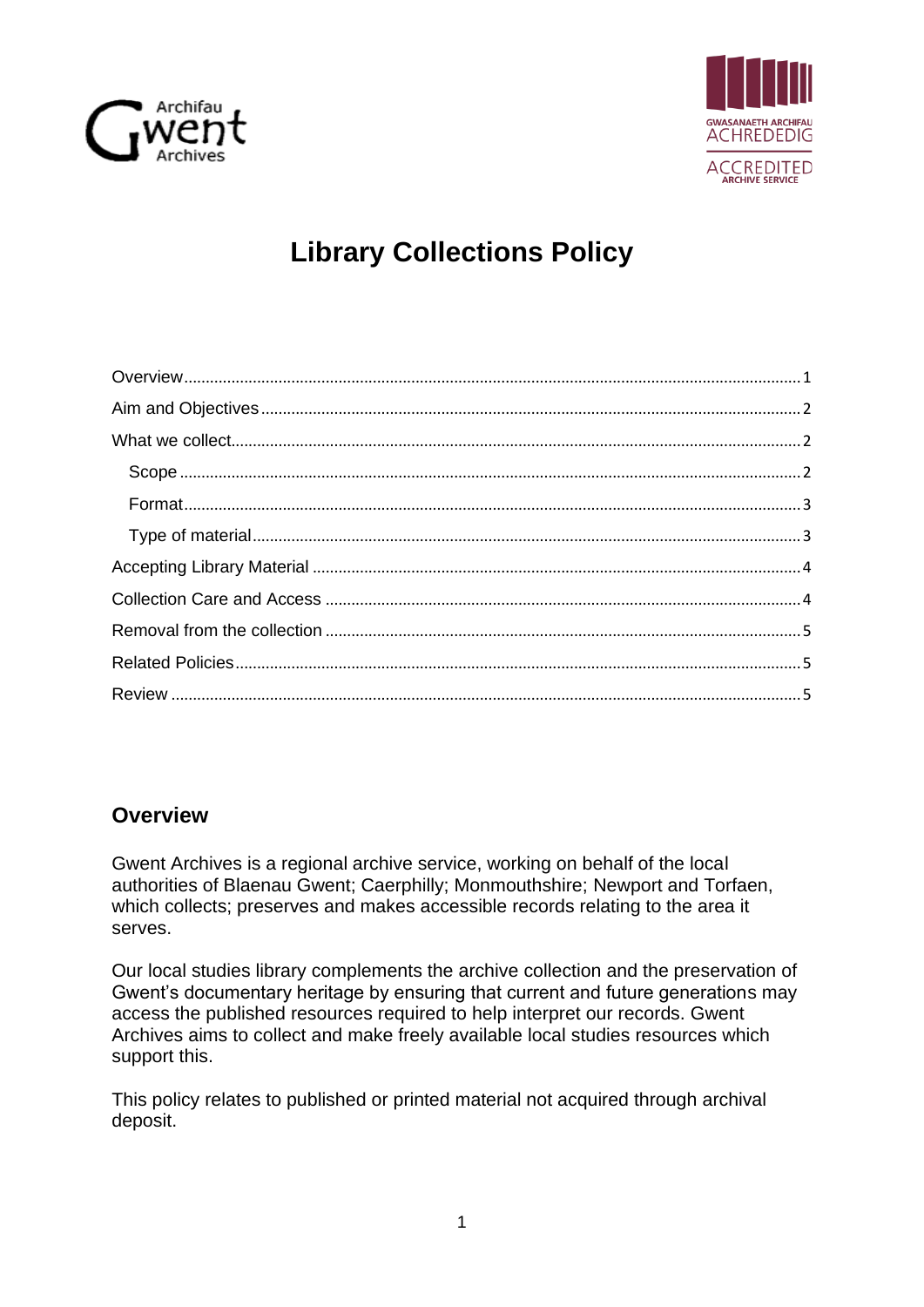# <span id="page-1-0"></span>**Aim and Objectives**

The aim of this policy is to outline the type and format of content that Gwent Archives collects for the local studies library, as well as the basis on which we acquire and dispose of library material. The objectives are to:

- demonstrate Gwent Archives commitment to developing an accessible local studies collection
- outline the type of books; journals; periodicals and electronic resources Gwent Archives will collect
- highlight Gwent Archives approach to the preservation of library material
- outline how Gwent Archives will administer the collection of new library resources
- provide a working policy framework for all staff

#### <span id="page-1-1"></span>**What we collect**

Gwent Archives will collect local studies material which supports the archive collection and helps to tell the story of our communities, individuals and organisations and their activities.

#### <span id="page-1-2"></span>**Scope**

We will collect material which includes:

- The local authority areas served by Blaenau Gwent County Borough Council; Monmouthshire County Council; Torfaen County Borough Council; Newport City Council and that part of the Caerphilly County Borough Council which comprises the former Islwyn Borough Council
- The ecclesiastical parishes within the Diocese of Monmouth and of those parishes of the Diocese of Swansea and Brecon which fall within both the present and old county of Monmouthshire.

We would not ordinarily accept material covering wider geographical areas (Wales, the UK) unless we consider the content (or part of) has a strong relevance to the local area.

Material may relate to: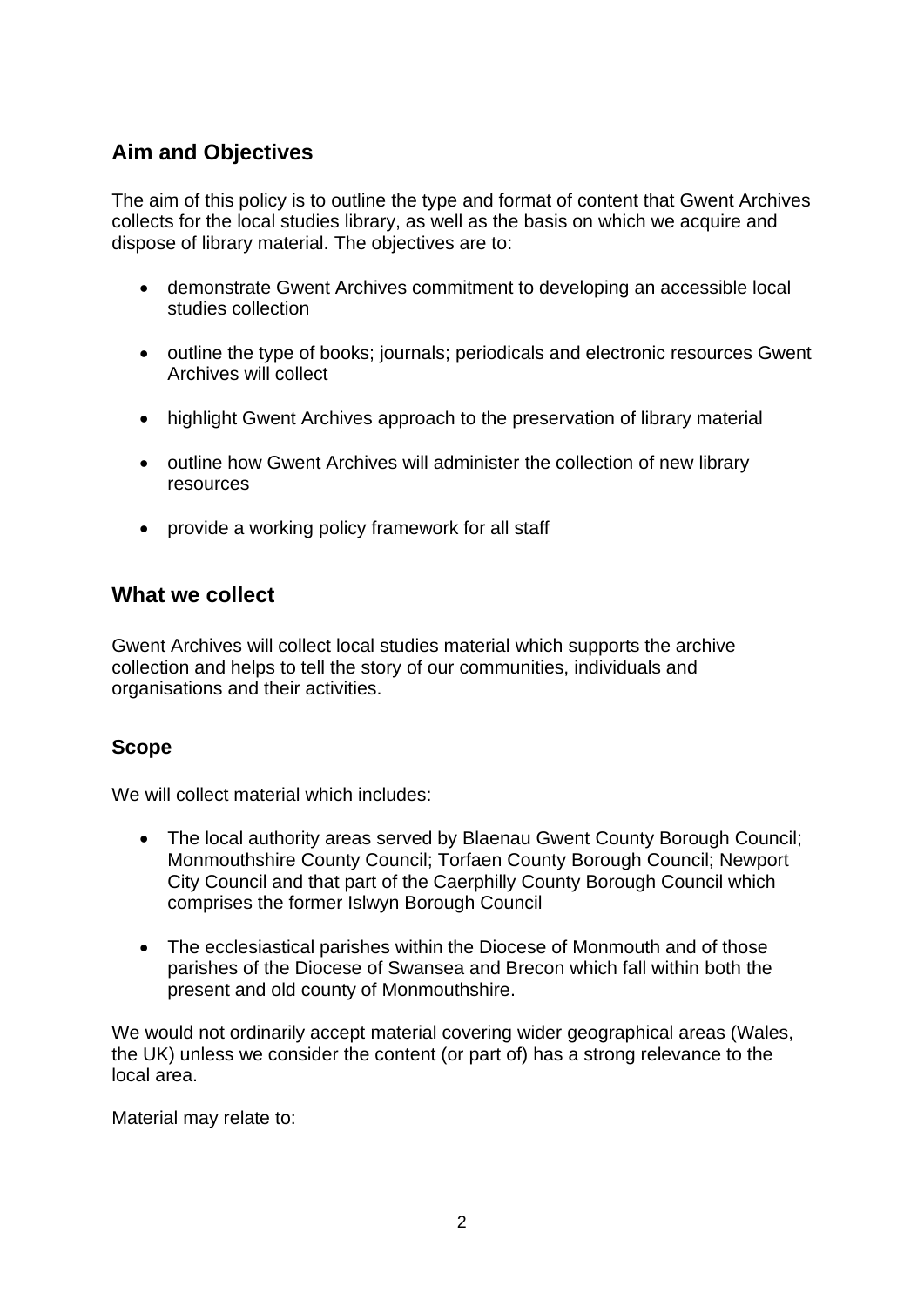- Business, industry, military, government and community organisations which for all, or some part, of their existence have operated within the geographical area
- Individuals who were born here, or spent a period of their life living, working and/or travelling in the area
- Religious organisations; groups and societies
- Transport history
- Educational organisations and establishments
- Local folklore; literature and poetry
- Organised public events; activities; holidays and celebrations

#### <span id="page-2-0"></span>**Format**

Library items will be accepted in a variety of electronic and print formats including, but not limited to, booklets; printed volumes; CDs; DVDs; digital deposits; pen drives; paper files; and maps.

#### <span id="page-2-1"></span>**Type of material**

Items are accepted in English, Welsh or Latin and may include the following:

- Resources which facilitate access to our archive collections, for example: dictionaries; palaeography guides and trade directories
- Rare, out of print or unusual works of local history
- Journals; periodicals; articles or monographs
- Genealogy resources such as transcripts of parish registers; local census reports and literature/guides produced by local family history societies; e.g. newsletters
- Non-archival maps and plans
- Local government studies and reports
- Local pamphlets or guides
- Oral histories
- Personal/professional memoirs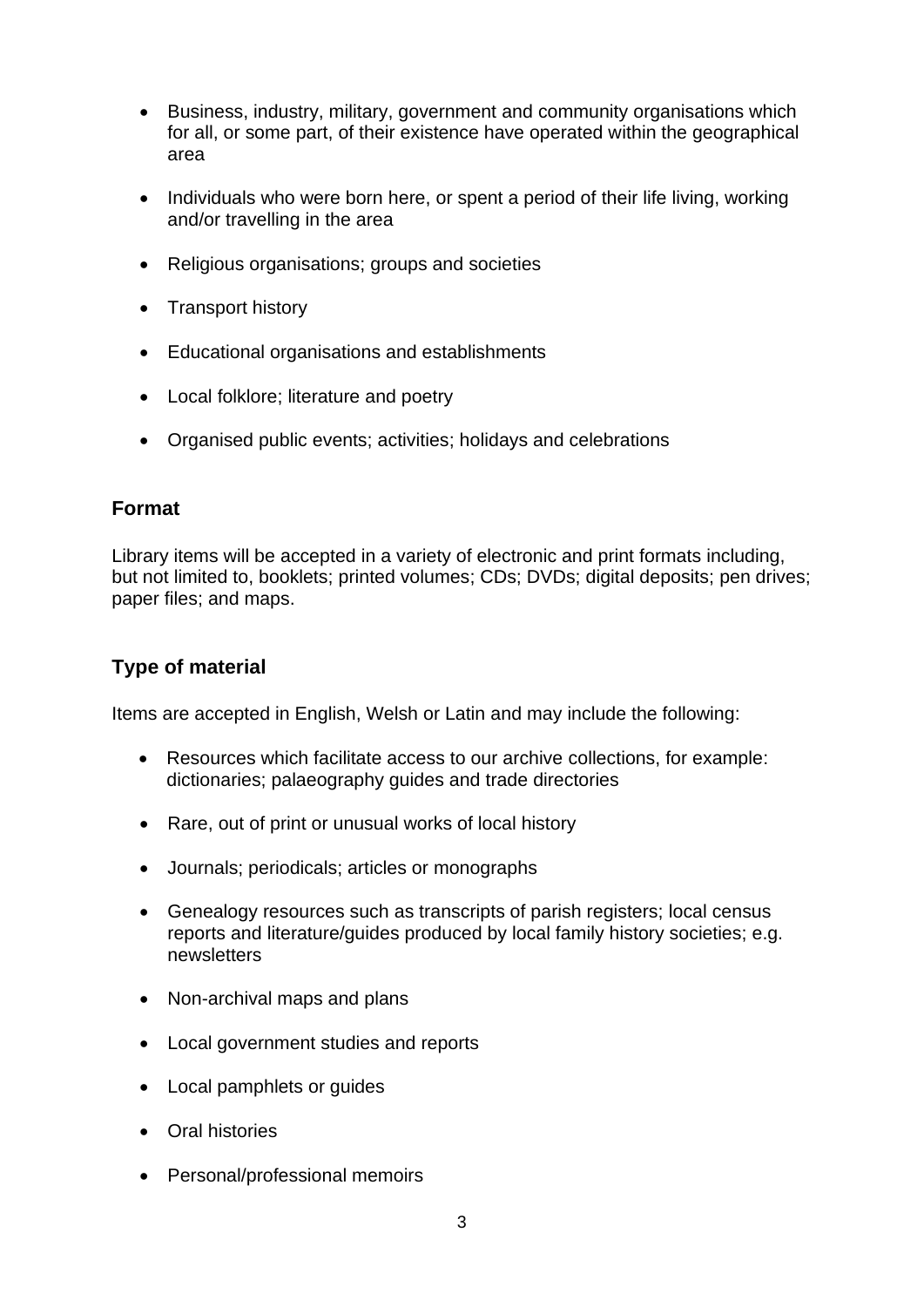- Professional literature (Archives)
- Published material, deposited as part of an archive collection, which is free of any extensive annotation and can be used as a research resource

This list is not exhaustive, and Gwent Archives will consider accepting library items that fall within the geographical scope of our collection policy. The items must be

- in good condition,
- made freely available for research
- not already held within our collections
- of high informational value
- owned by the depositor

## <span id="page-3-0"></span>**Accepting Library Material**

Gwent Archives accepts library items

- that are gifted or bequeathed to us
- through purchase
- by subscription

In the rare event that a large collection is offered to us, acceptance would depend on whether the entire collection meets the scope of this Policy and whether there is sufficient storage space and resource to catalogue and preserve the collection

In order to record the provenance of the collection and ensure appropriate transfer, all library deposits will be formally accessioned into the collection and the necessary paperwork completed by the Depositor and Gwent Archives staff

# <span id="page-3-1"></span>**Collection Care and Access**

Library acquisitions will be subject to the following:

- All library resources will be electronically catalogued and made available for public use onsite
- Digital items deposited electronically will initially be transferred to hard storage media such as external hard drives until we are in a position to offer suitable digital storage and access to these resources